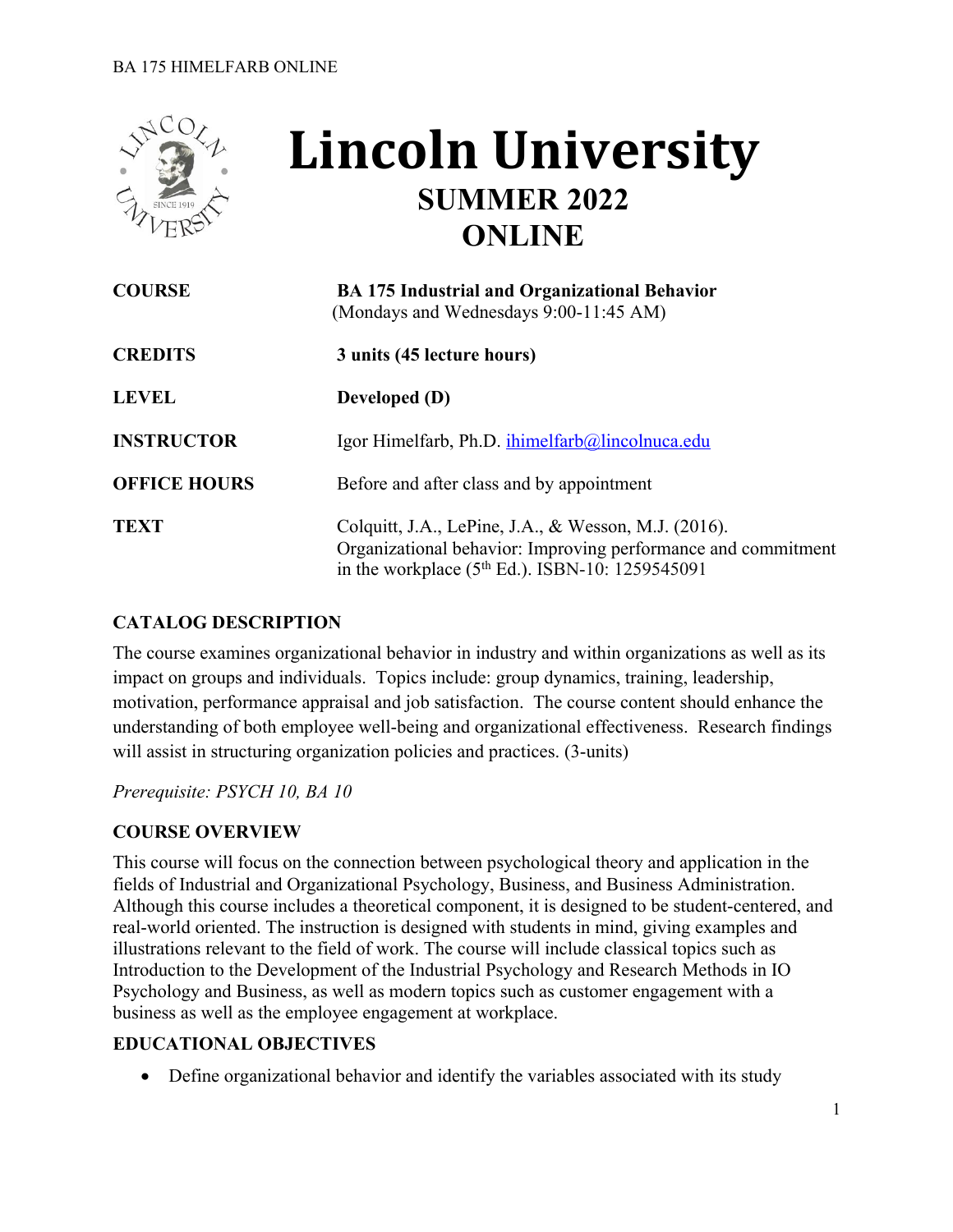- Explain the relationship between personality traits and individual behavior
- Describe the factors that influence the formation of individual attitudes and values
- Discuss the importance of individual moods and emotions in the workplace
- Summarize the major theories of learning and the techniques of behavior modification
- Discuss the factors influencing individual decision making in organizations
- Describe the major theories of motivation and relate them to organizational performance
- Describe best practices for utilizing groups and work teams in organizations
- Discuss the influence of culture on organizational behavior
- Describe the factors influencing effective communication in organizations
- Summarize the major theories of and approaches to leadership
- Explain the effects of power and political behavior on organizations
- Describe the nature of conflict and the negotiation process
- Explain how to manage resistance to change
- Explain the factors that influence decisions about organizational structure
- Describe best practices for creating and sustaining organizational cultures

## **COURSE LEARNING OUTCOMES1**

|           | <b>Course LO</b>                                                                                                                                                                                                                                                                                                                                                                                                                                                                         | Program          | <b>Institutional</b>      | <b>Assessment Activities</b>                                                                                                                                                                         |
|-----------|------------------------------------------------------------------------------------------------------------------------------------------------------------------------------------------------------------------------------------------------------------------------------------------------------------------------------------------------------------------------------------------------------------------------------------------------------------------------------------------|------------------|---------------------------|------------------------------------------------------------------------------------------------------------------------------------------------------------------------------------------------------|
|           |                                                                                                                                                                                                                                                                                                                                                                                                                                                                                          | LO               | LO                        |                                                                                                                                                                                                      |
| $1-$<br>5 | Define organizational behavior and<br>identify the variables associated with its<br>study.<br>State and explain the theories of human<br>behavior in organizations on the<br>individual, group, and organizational<br>levels.<br>Demonstrate how individual differences<br>and motivations influence behavior in<br>the workplace.<br>Describe key influences on group and<br>team behaviors in organizations.<br>Recognize effective leadership behaviors<br>utilized in organizations. | PLO <sub>1</sub> | ILO 1a, ILO<br>2a, ILO 3a | Assigned textbook<br>chapters:<br>Discussion questions; Case<br>applications;<br>Personal inventory<br>assessments;<br>Internet search<br>assignment;<br>Comprehensive final<br>exam;<br>Attendance. |
| 6         | Demonstrate critical thinking by<br>identification, recognition, or application<br>of key terms, items, concepts, or relevant                                                                                                                                                                                                                                                                                                                                                            | PLO <sub>2</sub> | ILO 1a, ILO<br>6a         | Discussion questions; Case<br>applications;<br>Case application Power                                                                                                                                |

<sup>&</sup>lt;sup>1</sup> Detailed description of learning outcomes and information about the assessment procedure are available at the Center for Teaching and Learning website: http://ctl.lincolnuca.edu/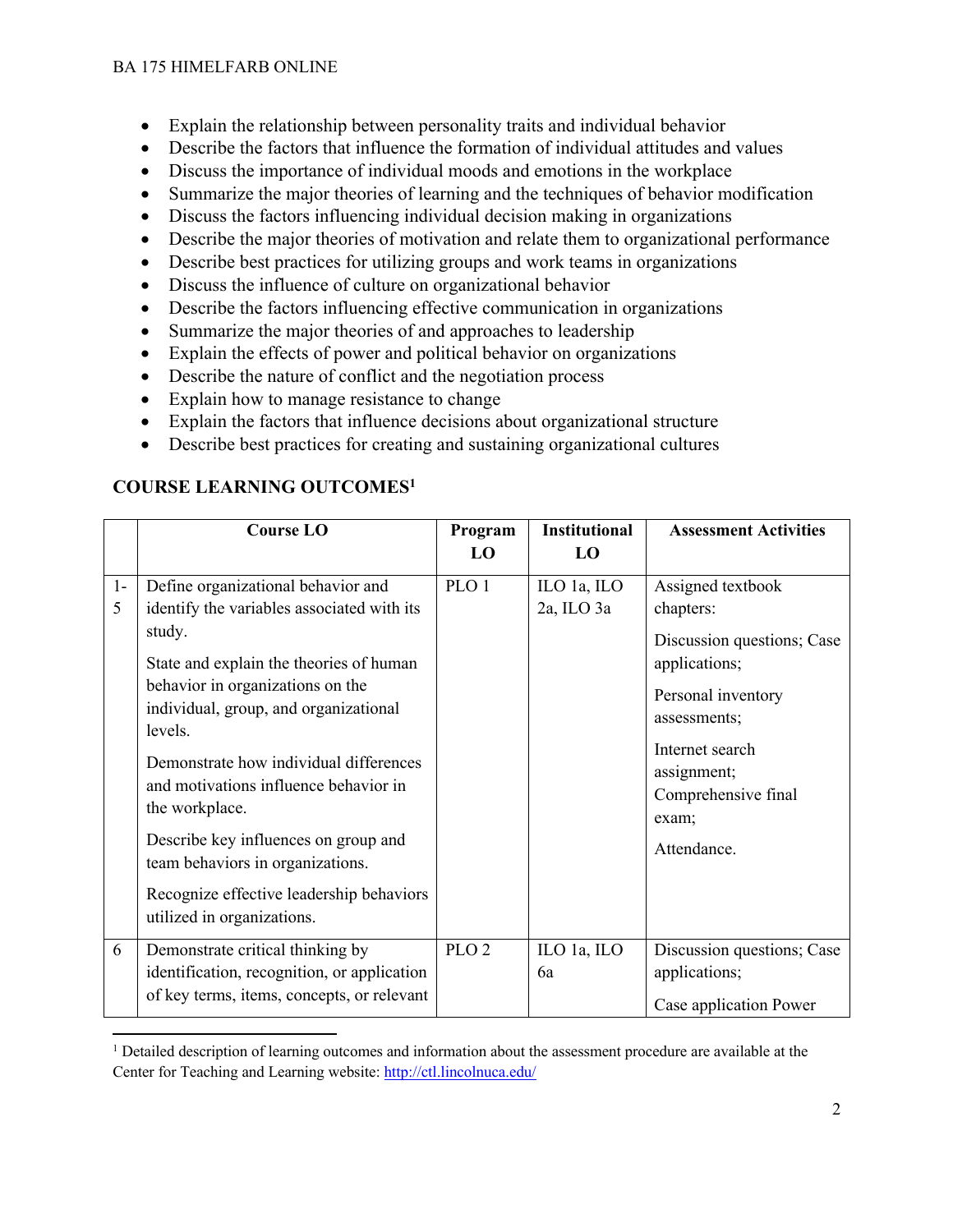|   | data.                                      |                  |             | Point presentation;        |
|---|--------------------------------------------|------------------|-------------|----------------------------|
|   |                                            |                  |             | Internet search            |
|   |                                            |                  |             |                            |
|   |                                            |                  |             | assignment.                |
| 7 | Analyze the key issues for decision-       | PLO <sub>4</sub> | ILO 1a, ILO | Discussion questions; Case |
|   | making related to administering the        |                  | 2a, ILO 5a  | applications;              |
|   | organizational behavior elements such as   |                  |             | Case application Power     |
|   | attitudes and job satisfaction, emotions   |                  |             |                            |
|   |                                            |                  |             | Point presentation;        |
|   | and moods, personality and values,         |                  |             |                            |
|   | motivation concepts, applications of       |                  |             | Personal inventory         |
|   | motivation concepts, group behavior,       |                  |             | assessments;               |
|   | leadership, power and politics, conflict   |                  |             | Internet search            |
|   | and negotiation, organizational structure, |                  |             |                            |
|   |                                            |                  |             | assignment.                |
|   | organizational culture.                    |                  |             |                            |
|   |                                            |                  |             |                            |

## **INSTRUCTIONAL METHODS**

The emphasis will be on learning by solving problems. Every student is welcome to participate in classroom activities. Reading and problem solving assignments will be given throughout the course. During lectures, students will learn principles and concepts covered in the text as well as in various sources on relevant topics. There will be class discussions and group presentations by students on various topics covered in class.

#### **INSTRUCTIONAL TECHNOLOGY**

The class is taught 100% online using Zoom. Zoom link will be shared with enrolled students prior to scheduled beginning of the class. Canvas will be used as a web-based learning management system. Via Canvas, students will be able to access and manage online course learning materials and communicate about skill development and learning achievement. Exams will be administered via Canvas.

#### **CLASS ATTENDANCE**

Students are expected to attend class on a regular basis. Attendance is crucial to performing well in this course, as some of the material presented may not be found in the textbook. Further, the lecture and classroom demonstrations will emphasize and expand upon important topics found in the textbook. Thus, it is vital that you take thorough notes in class.

#### **ASSIGNMENTS**

There will be a bi-weekly homework assignment posted on Canvas on Wednesday of each other week. The homework assignments will typically consist of some theoretical exercises, conducting analyses on provided data and turning in a results report (write-up) describing the findings, but may include other questions. The purpose of the assignments will be to provide a medium through which students really learn the material. Students are welcome to work with other classmates on the homework, but it is expected that each student turns in his/her own, independently written, homework. Any indication that work was directly shared will not be tolerated and will result in a non-passing grade.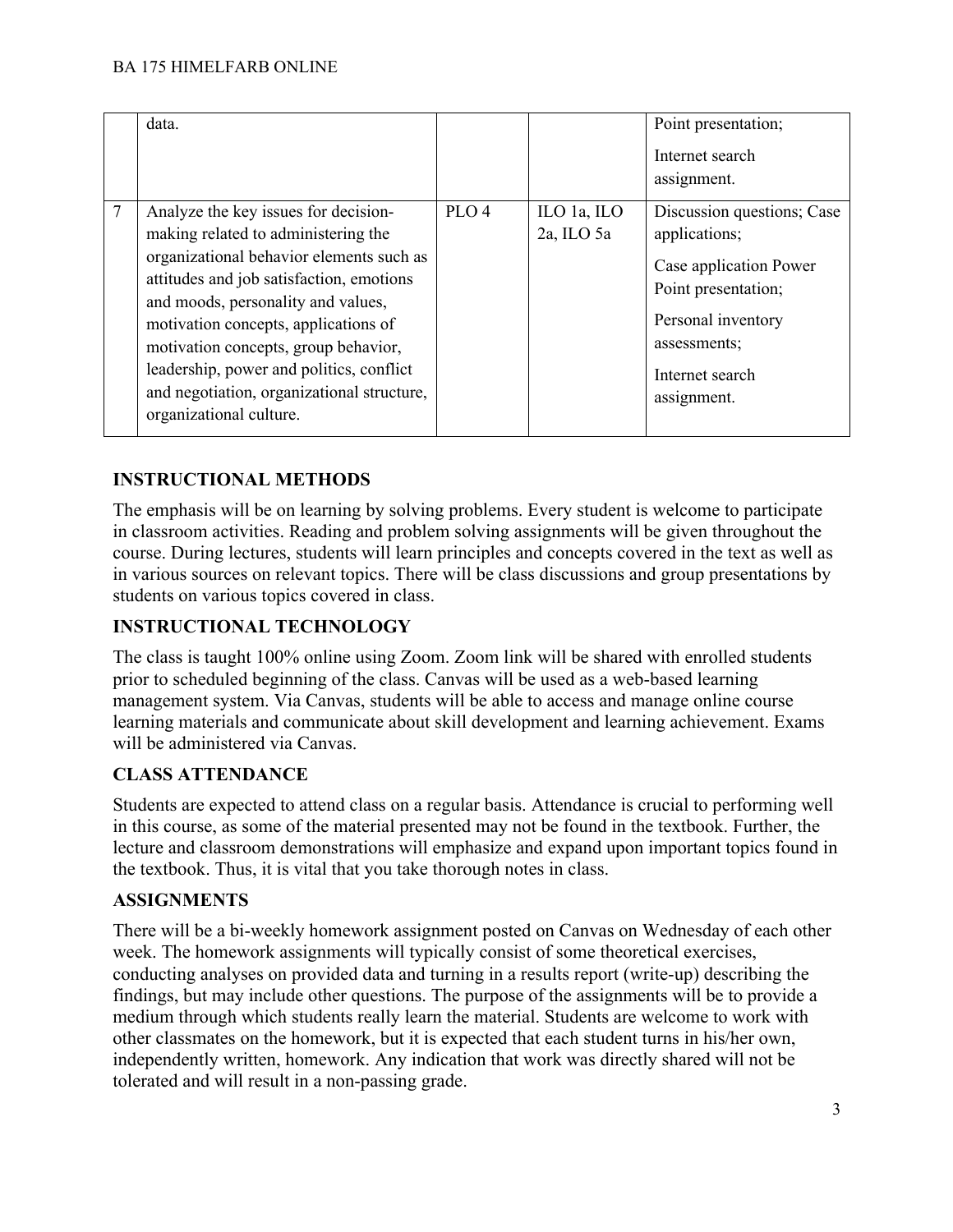There will be a number of readings (mostly journal articles) assigned periodically in addition to the reading in the textbook.

#### **EXAMS**

There will be two exams — a midterm and a final. To assess your learning in this course, exam questions will be derived from the lecture and textbook. Topics covered in lecture will be of major emphasis on the exam, and should be the focus of your textbook readings, though there will be some test questions found in the assigned readings but not covered in the lecture. Exams may include conceptual or theoretical questions, and questions with applied scenarios. *All exams are open books and open notes.*

#### **PROJECT**

Each student will have to participate in a group project. Students will be assigned into groups of 3 or 4, depending on the class size. Each group will choose a topic covered in class. Then the group will conduct an in-depth research on the topic. The project's deliverable is a group presentation to the class and the Instructor. All students in a group will be assigned the same grade.

#### **GRADING PLAN**

| Percentage | Grade |  |
|------------|-------|--|
| 90-100%    | А     |  |
| 80-89%     | B     |  |
| 70-79%     | с     |  |
| 60-69%     | D     |  |
| below 60%  |       |  |

| <b>Weights</b>      | Percentage |  |
|---------------------|------------|--|
| Homework            | 20%        |  |
| Class participation | 10%        |  |
| Project             | 20%        |  |
| Midterm             | 20%        |  |
| Final exam          | 30%        |  |

## **CLASSROOM POLICY AND NETIQUETTE**

When communicating via Canvas, online forums, or email or in any other digital communication, always:

- Treat instructors, staff, and other students with respect.
- Address instructors' and staff members by their titles, such as Dr. or Professor. When in doubt, use Mr. or Ms. Unless specifically invited, don't refer to instructors by their first name.
- Use clear and concise language.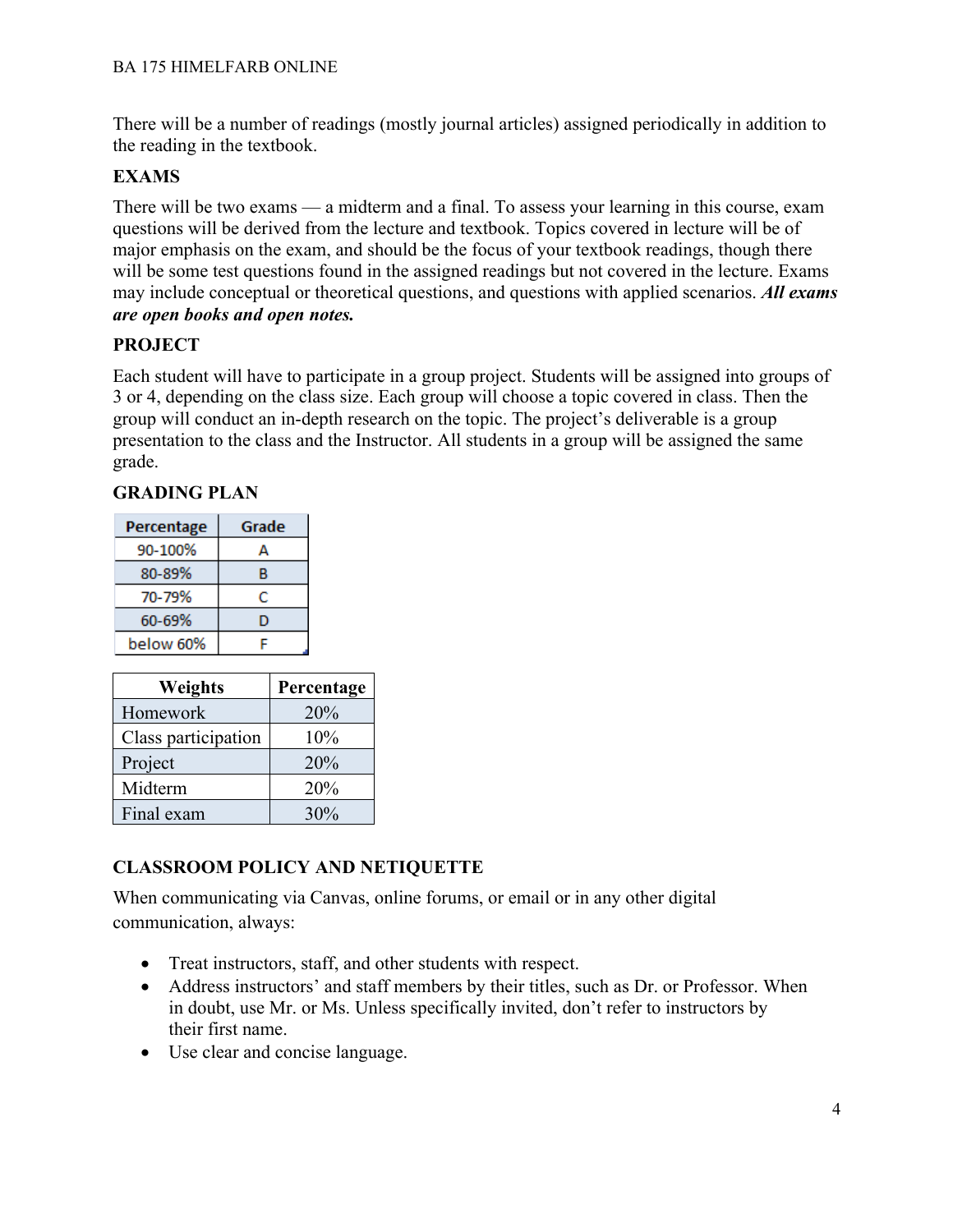- Keep all communications professional. Remember that all college-level communication should have correct spelling and grammar. Avoid slang terms such as "wassup?" and texting abbreviations such as "u" instead of "you" — do not write an email to a college instructor or staff member the way you would send a casual text.
- Use standard fonts such as Times New Roman. Use a size 12 or 14 pt. font.
- Avoid writing in all caps. This can be interpreted as yelling.
- Limit or avoid the use of emoticons such as smiles.
- Be cautious when using humor or sarcasm. Tone is sometimes lost in an email or discussion post — your message might be taken seriously or as offensive.
- Be careful with personal information (both yours and others').

Be careful about the messages you send or post — remember that once information has been transmitted digitally, it can be easily passed on to others for whom the message was not intended and difficult to fully delete, even if you think the message is private or removed.

| <b>SESSION</b> | <b>CONTENT</b>                                    | <b>ASSIGNMENT</b>                                                      | <b>ONLINE</b><br><b>DISCUSSION</b>                         |
|----------------|---------------------------------------------------|------------------------------------------------------------------------|------------------------------------------------------------|
| June-13        | Introduction to OB: Definitions<br>and History    | Assignment 1:<br>Overview of History<br>(write-up)                     | Connection between<br>philosophy and<br>sciences           |
| June-15        | Personnel Issues. Job Analysis                    | Assignment 2: Read<br>Job Analysis (link<br>provided)                  | Reflection on the job<br>analysis read                     |
| June-20        | Employee Recruitment, Selection,<br>and Placement | Assignment 3: Design<br>a Job Posting                                  | Discuss the balance<br>between education<br>and experience |
| June-22        | Theories of Motivation                            | Assignment 4: Watch<br><b>Stand and Deliver</b>                        | Provide reflection on<br><b>Stand and Deliver</b>          |
| $June-27$      | Employee Training, Evaluation and<br>Assessment   | Assignment 5: Design<br><b>Assessment Scale</b>                        | Discussion of scale<br>construction                        |
| June-29        | Attitudes and Behaviors at<br>Workplace           | Assignment 6: Revise<br><b>Assessment Scale</b><br>(based on feedback) |                                                            |
| July-4         | Holiday, no class                                 |                                                                        |                                                            |
| July-6         | Social Psychology and OB                          | Assignment 8:<br>Clifton's SF Test                                     | Experiment as a way<br>of knowing                          |
| July-11        | Midterm                                           | Assignment 7:<br><b>Hawthorne Studies</b>                              | Observer's effect                                          |
| July-13        | Organizational Psychology and OB                  | Assignment 9:<br>Presentation proposal                                 | Human Factors vs.<br><b>OB</b>                             |

## **TENTATIVE CLASS SCHEDULE**